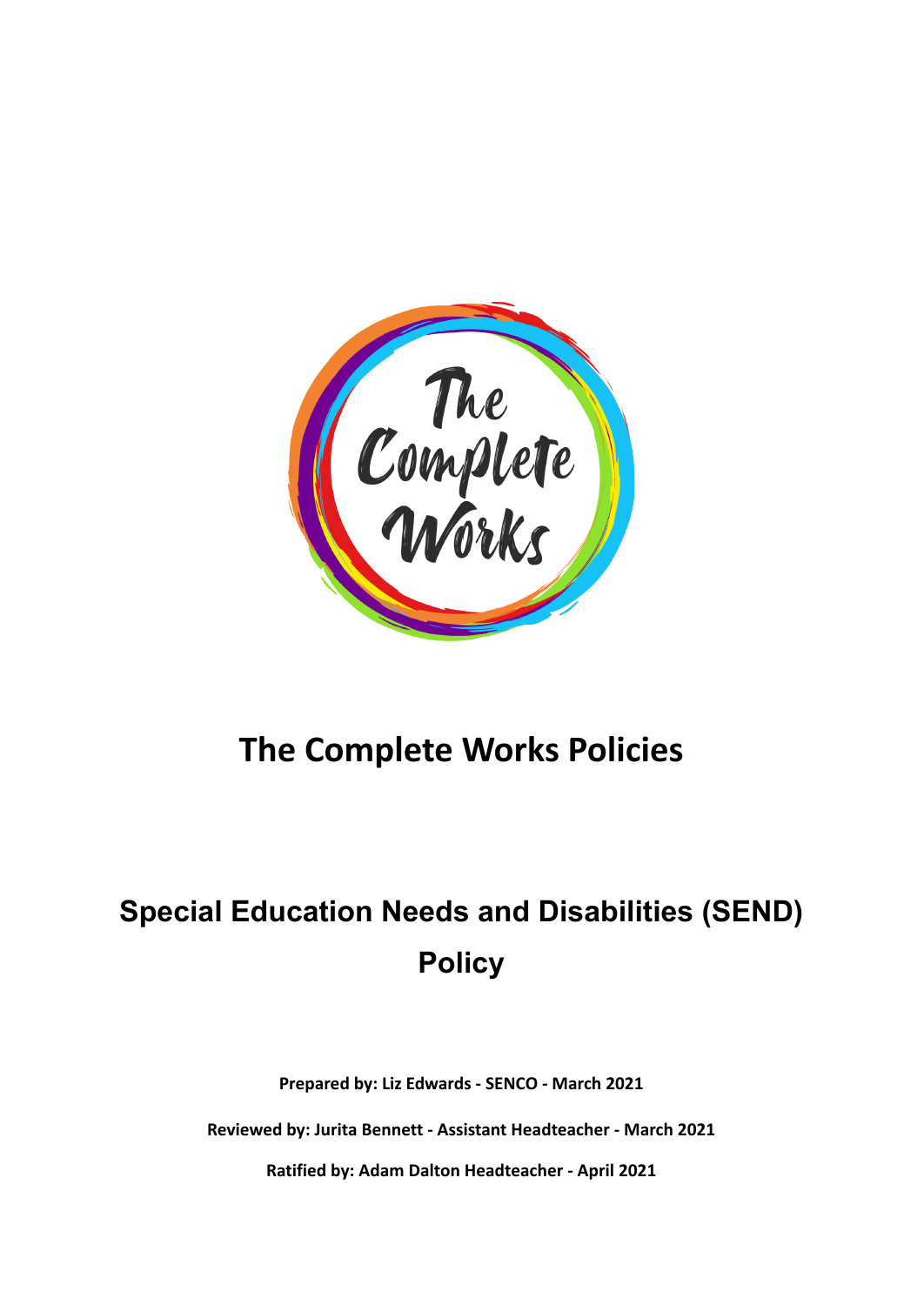# **Date of next review - March 2023**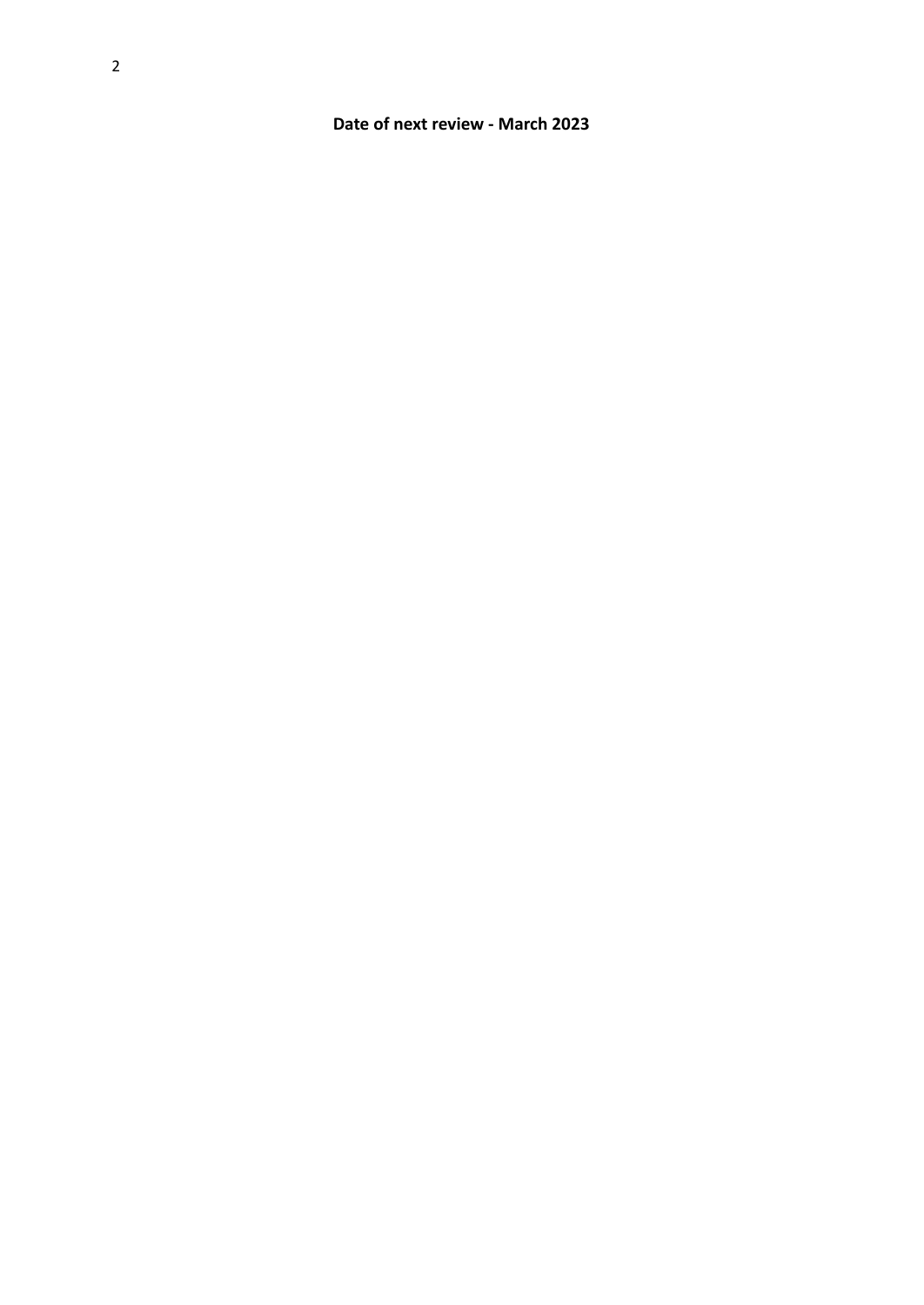### Special Educational Needs and Disability (SEND)

According to the SEND Code of Practice, a child or young person has SEND if they have a learning difficulty or disability which calls for special educational provision to be made for them. A child of compulsory school age or a young person has a learning difficulty or disability if he, she or they:

• have a significantly greater difficulty in learning than the majority of others of the same age, or

● have a disability which prevents or hinders him or her from making use of facilities of a kind generally provided for others of the same age in mainstream schools or mainstream post-16 institutions.

For further guidance, please use the link to the SEND Code of Practice below <https://www.gov.uk/government/publications/send-code-of-practice-0-to-25>

The main purpose of this SEND policy is to describe how The Complete Works (TCW) will:

- Identify children or young people with SEND needs
- Create greater choice and control for young people over their support
- Collaborate between education, health and social care
- High quality provision to meet the needs of children and young people with **SEND**
- Monitor and evaluate the progress of student who have SEND
- Remove barriers to learning
- Help prepare young people for adulthood e.g. college

This policy is used in conjunction with other related policies including the SEND Report.

**Contents** 

**[Overview](#page-4-0) [4](#page-4-0)**

**Aims and [Objectives](#page-4-1) [4](#page-4-1)**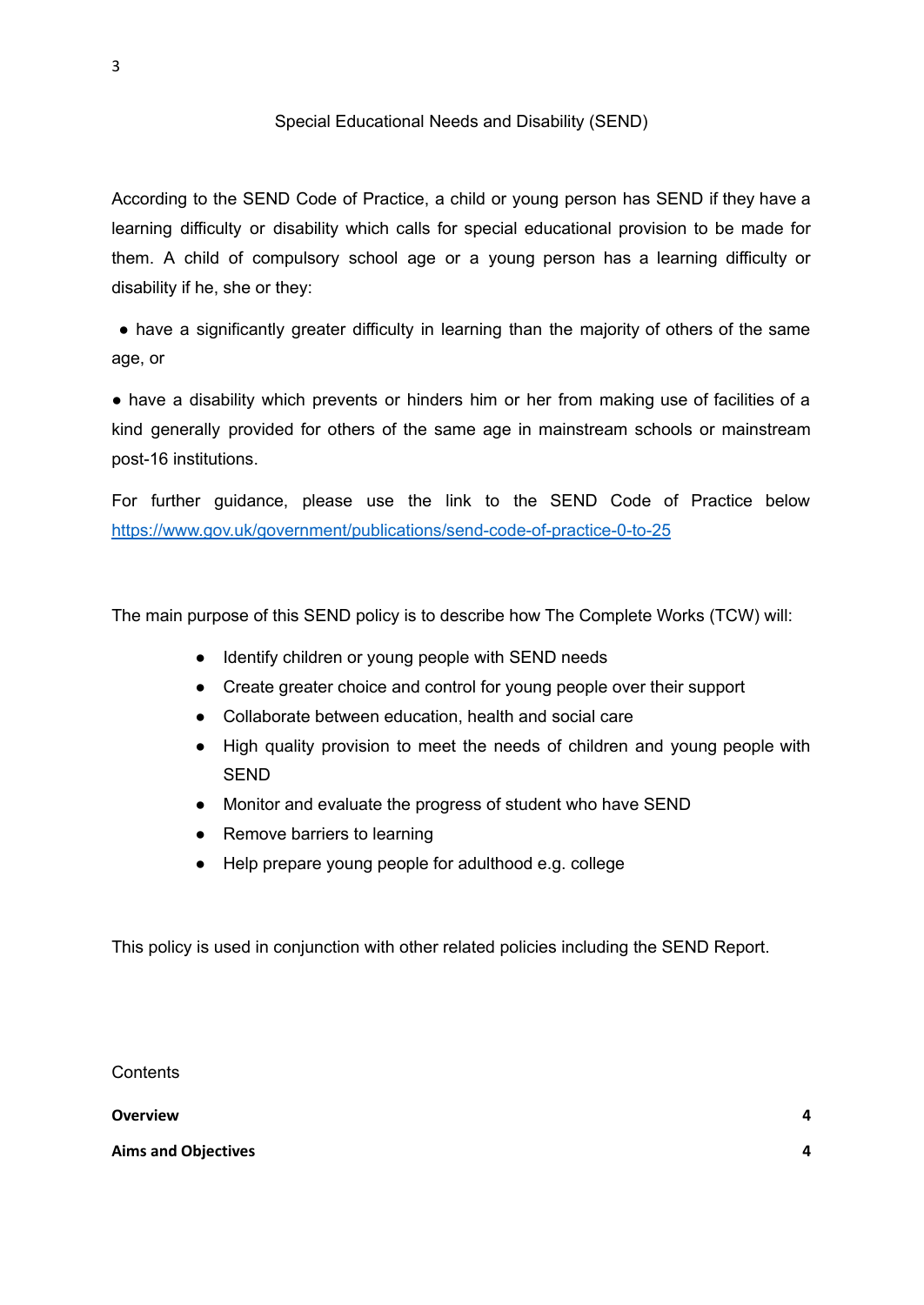| <b>SEND at The Complete Works</b> | 4                       |
|-----------------------------------|-------------------------|
| <b>Resources</b>                  | 5                       |
| <b>Tasks</b>                      | $\overline{\mathbf{z}}$ |
| The response                      | 9                       |
| Role of parents                   | 10                      |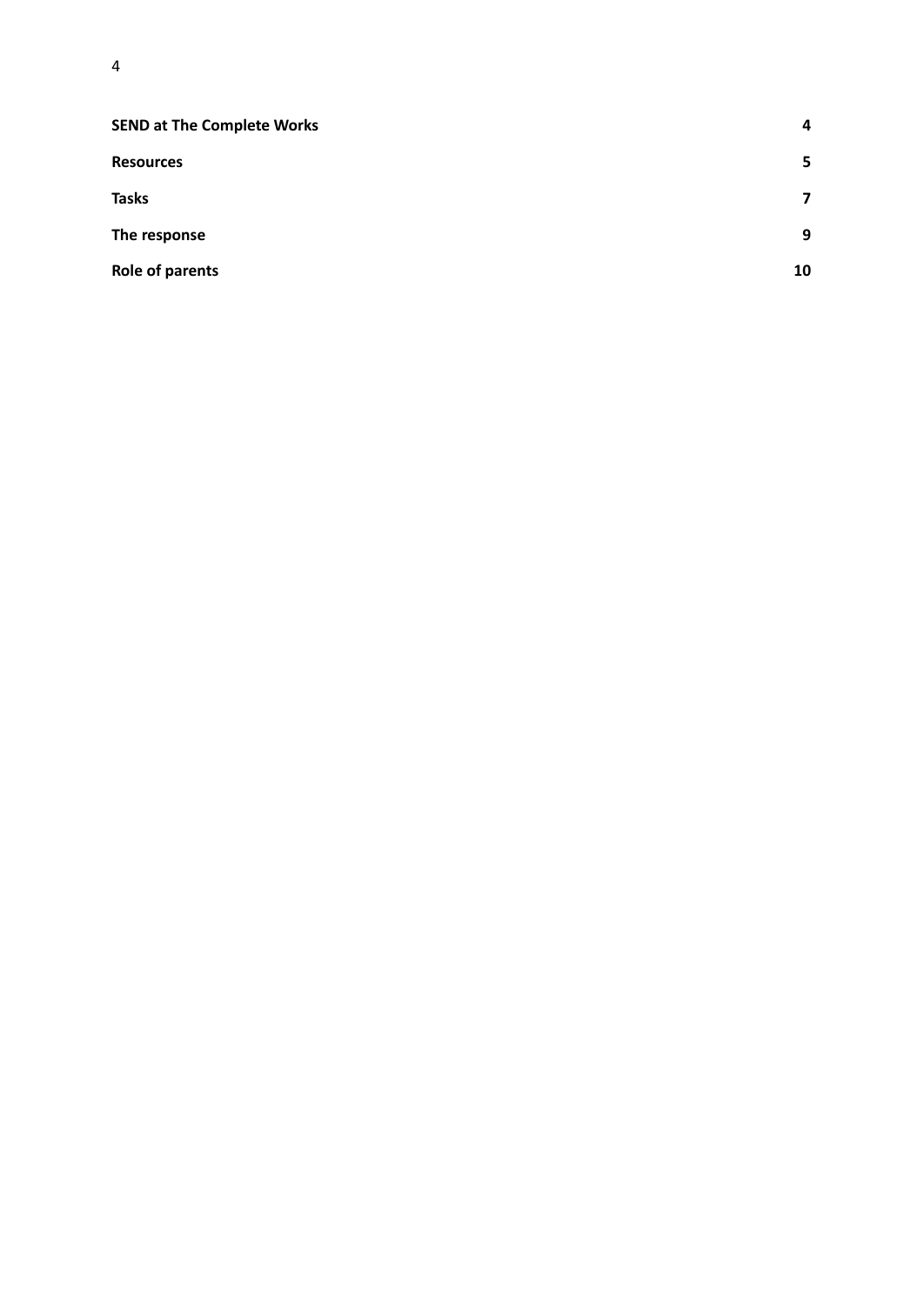# **Overview**

<span id="page-4-0"></span>The SEND Code of Practice 2015 (COP) highlights the rights of all children and young people to receive an appropriate education, with opportunities for them to reach their goals. The SEND COP provides statutory guidance on duties, policies and procedures relating to Part 3 of the Children and Families Act 2014 (the Act) and associated regulations, and applies to England. It came into force in September 2014 and was last revised in April 2020.

# <span id="page-4-1"></span>**Aims and Objectives**

Every member of staff at TCW will do their best to meet the Special Educational Needs of all young people. We aim to raise the aspirations and expectations of all our students with SEND.

This will be achieved by:

- Having high expectations
- Promoting a culture of inclusion, whereby learners with SEND are supported to develop personal independence
- Using assessments to help clarify the nature of a need and to monitor progress
- Offering young people access to a broad, balanced and relevant curriculum with the maximum degree of social and educational inclusion
- Enabling teachers to make appropriate provision for all their young people through appropriate support, information and advice
- Involving students, parents and carers in the decisions that relate to their, or their child's education and support, as outlined above.
- Having a graduated approach to meeting needs
- <span id="page-4-2"></span>● Keeping Local Authorities and Referrers updated on progress

# **SEND at The Complete Works**

TCW believes all students should have the right to maximise their potential and achieve their personal best. TCW caters for the needs of students of all abilities across the four broad areas of needs. These four areas give an overview of the range of needs that TCW plan for:

- 1. Communication and interaction
- 2. Cognition and learning
- 3. Social, emotional and mental health difficulties
- 4. Sensory and/or physical needs.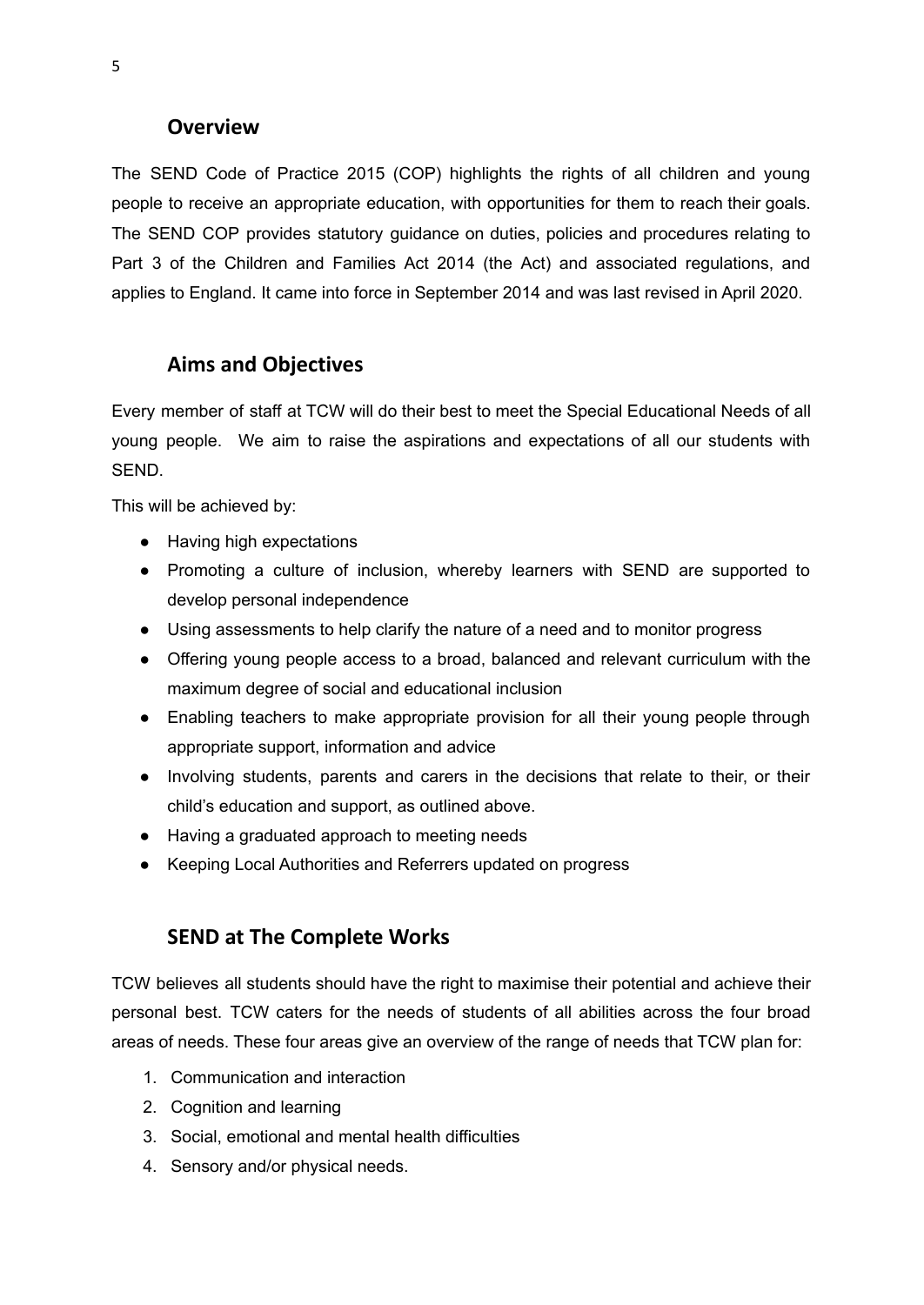At TCW we are committed and focused on aiding young people to achieve their outcomes and enabling them to attain high levels of achievement. At TCW we work individually and in small groups allowing us to tailor our lessons to students' learning differences and therefore removing barriers to students' learning. We offer a flexible, personalised approach to learning, promoting students' strengths. Teachers at TCW are informed of students' needs prior to accepting the allocations and teachers are carefully matched to the student to ensure that the student's needs are met and they can progress. The nature, features and requirements of which should be accessible to students across the whole ability range concerned. When both devising and implementing tasks for specific groups of students, teachers pay careful attention to the implementation of differentiated learning strategies. Students' participation and collaboration with parents and external agencies is seen as key to our SEND work.

Differentiation occurs when there is planned intervention by the teacher with the intention of maximising the achievements of students based on their differing individual needs. Differentiation can be described as having five main components:

- Resources
- Tasks
- Response
- Support
- Group Structure

Each of the five components of differentiation are explored in detail below. The most important prerequisite of good differentiation is good and accurate knowledge of the students. This relies upon liaison with those responsible for the care of each student.

# <span id="page-5-0"></span>**Resources**

#### Resources should:

#### Have an appropriate readability level and/or be easily understood

When students are taught together in group lessons, teachers should differentiate tasks to ensure individual students are being taught at the correct level and their abilities are being stretched. They should also have staggered assessment deadlines. Teachers at TCW aim to use familiar language and everyday examples in discussions with the students. Lastly,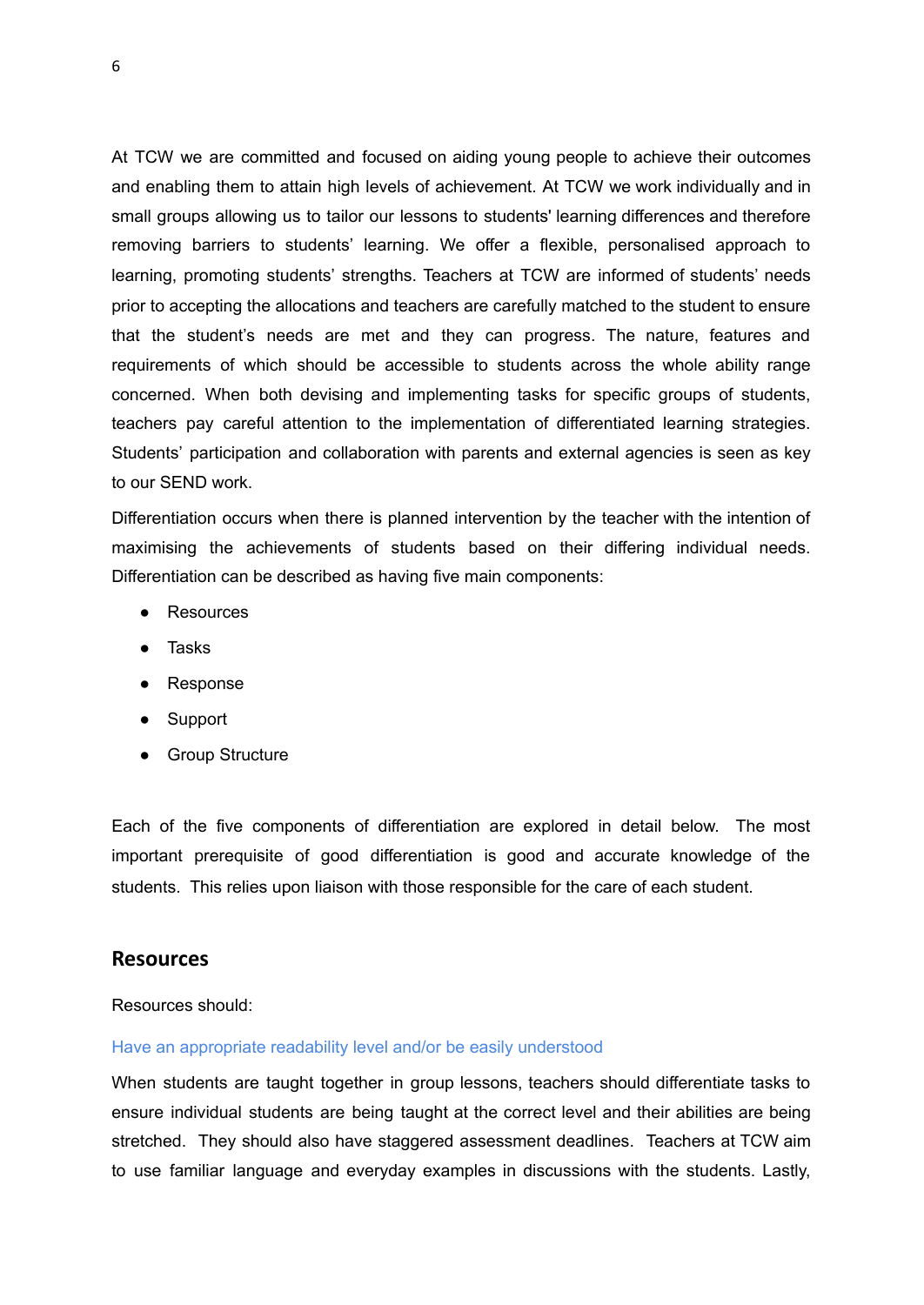prior to planning lessons or creating resources, teachers take into consideration learning styles and information noted on the students' individual education plan (IEP).

#### Be easy to use

Any worksheets provided by the teacher are word processed with clear instructions so that students understand what is required and are able to complete the task.

#### Be well designed

All students should be provided with textbooks and quality worksheets/booklets. All the students at TCW are given a Chromebook so that they are able to still access education remotely. Teachers created their own resources and materials based upon the individual need/s of their students.

#### Be in many different forms

Design/drawing materials, various props, texts (including library material), worksheets, visuals aids, booklets, PC, CD ROM, YouTube, Tape/Video/DVD recordings, etc.

It is essential that the teachers at TCW take into consideration the extent to which, and the means by which, students with strong preferences for particular learning styles can be accommodated. More specifically, they should consider whether the student is a visual, auditory and kinaesthetic learner and create resources, material to ensure the learner is engaged in the lesson and understands the work.

### Indicate a planned use of available resources

Show progression and continuity within each particular programme of study.

#### Be kept in well managed storage/retrieval systems

All resources should be up-to-date, well managed and ordered. The Education Team and teachers are responsible for managing the resources for specific students.

#### Prepare students

Prepare students for the methods of study that they will be expected to use. Teachers should inform the students at the start of their studies as to the methods of study that they will be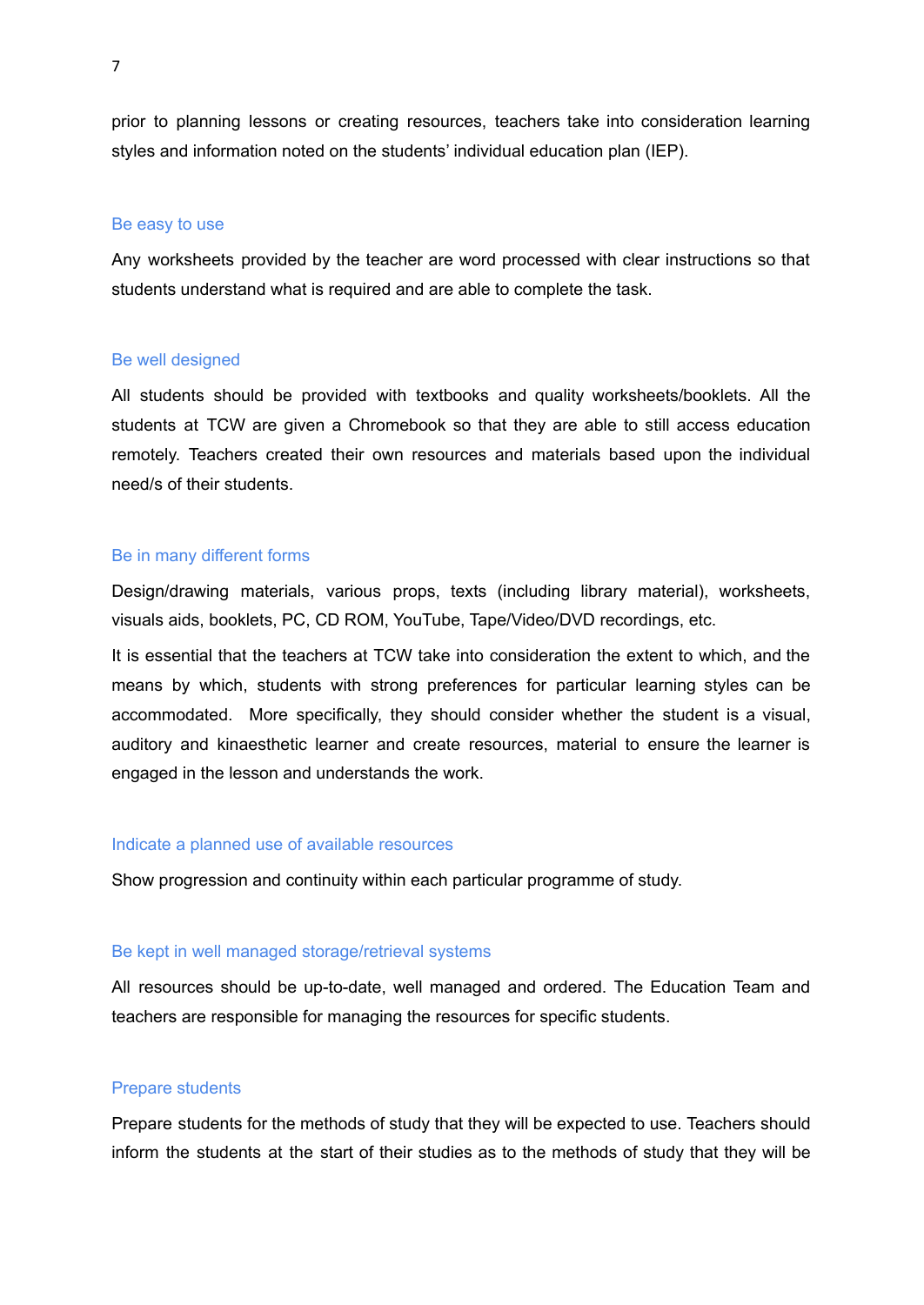expected to use. Students may also be provided with visual aids *'help-sheets'* (e.g. how students are to write a formal letter).

#### Build study skills

Teachers should return each student's written work with constructive feedback so that students are aware of expectations and how to further develop. When appropriate, teachers should produce book lists and study guides for use in the library. For GCSE and other formal examinations teachers should support the student's revision programme, by going over specific questions from past exams and clarifying the finer points of 'examination technique.'

# <span id="page-7-0"></span>**Tasks**

## Devising and implementing tasks

When both devising and implementing tasks for specific groups of students, teachers should pay careful attention to a wide range of factors, including:

- The language in which the tasks are presented and explained.
- The way that explanations are constructed.
- The kinds of key terms and concepts involved.
- The cognitive levels at which the students can operate, and their ability to structure information.
- The students' abilities to engage in research and to study independently.
- The students' technical, organisational and (where appropriate) creative competencies.
- The nature and relative demands and hazards of the materials, tools, techniques, props and resources to be used.

In some instances, teachers may come to the conclusion that for the most able or gifted students in a group, they may need to devise some related and appropriate extended tasks. Conversely, teachers may also find that the 'less able' students in a group may need tasks to be broken down into component parts, require more instruction, or need additional aids and support of one kind or another.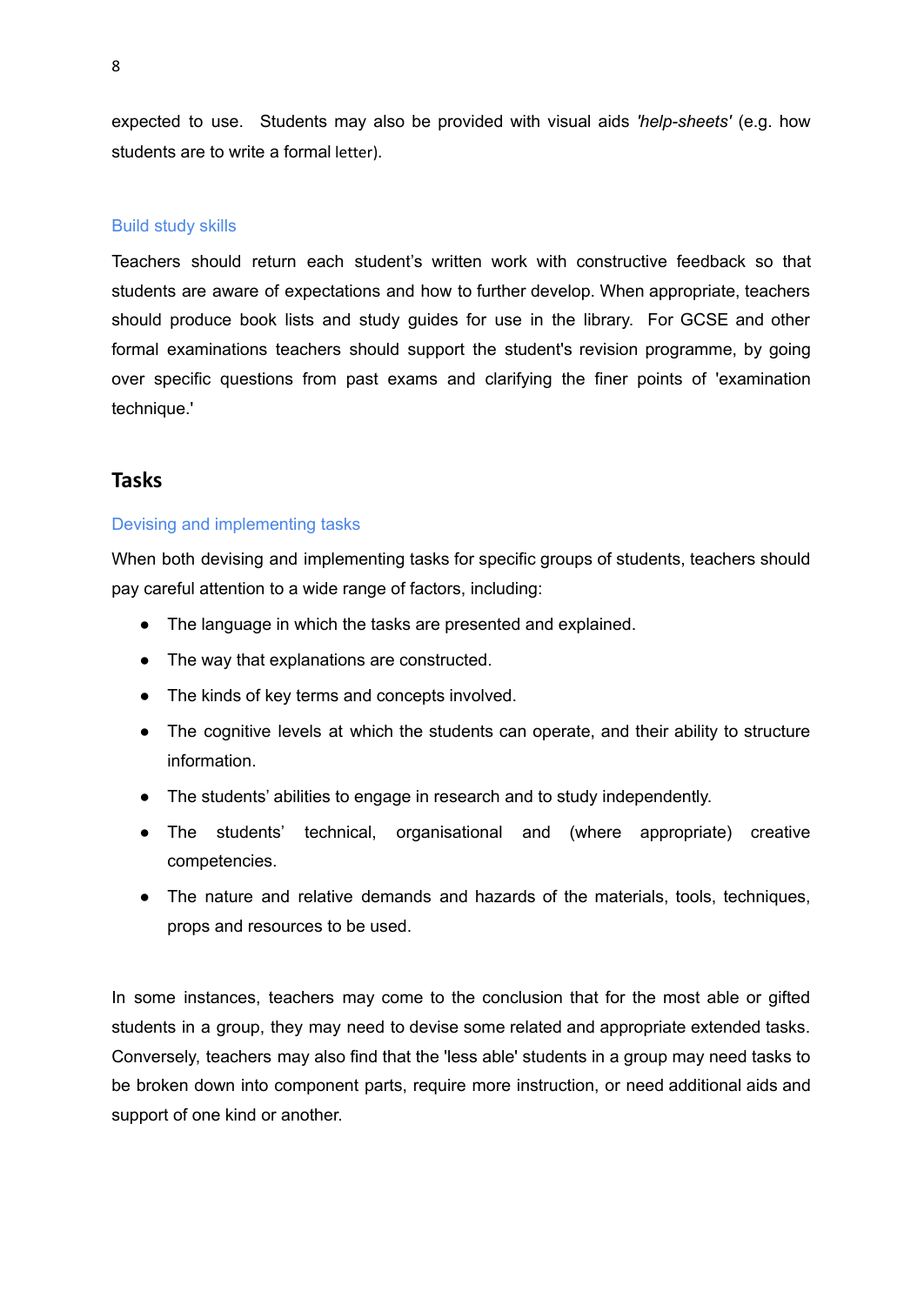#### Tasks should:

#### Show variety

Variety should be present throughout a topic and within a session if possible and be evident in each student's programme of study.

#### Be suitable for the abilities of the students

TCW has a variety of resources and strategies that can be used to further support students' ability. Teachers should assess and review student's comprehension, this can be done via direct questioning etc. Teachers can also openly ask students and based upon the responses that students make, distinguish what they have found challenging. They should make a particular point of starting from a position of existing knowledge and skills, set in a familiar context. They should then move on to new experiences, after consolidating what has been learnt before and whether it has been retained. Both written and spoken questions/vocabulary should be structured to enable students of all abilities to understand and respond.

#### Have a structure that enables the student to stay on task

Teachers should explain all tasks to the students and provide structured notes, as printed sheets, to enable students to understand the requirements of the subject they are studying. Additional source material may also be displayed, for students to refer to.

#### Identify possible outcomes

Work done by other students may be used to illustrate possible outcomes and to inform and motivate students. Extended work should be accompanied by notes, to illustrate the areas that should be covered and to show the types of outcome that might arise, e.g. a design, a model, a report, a presentation, a play/sketch, video and DVD material or photographic images. By providing extension tasks, it is stretching the learners' abilities.

## Match the student's interests

Teachers should review and assimilate the self-assessment responses that students make, regarding the work that they enjoyed or did well at.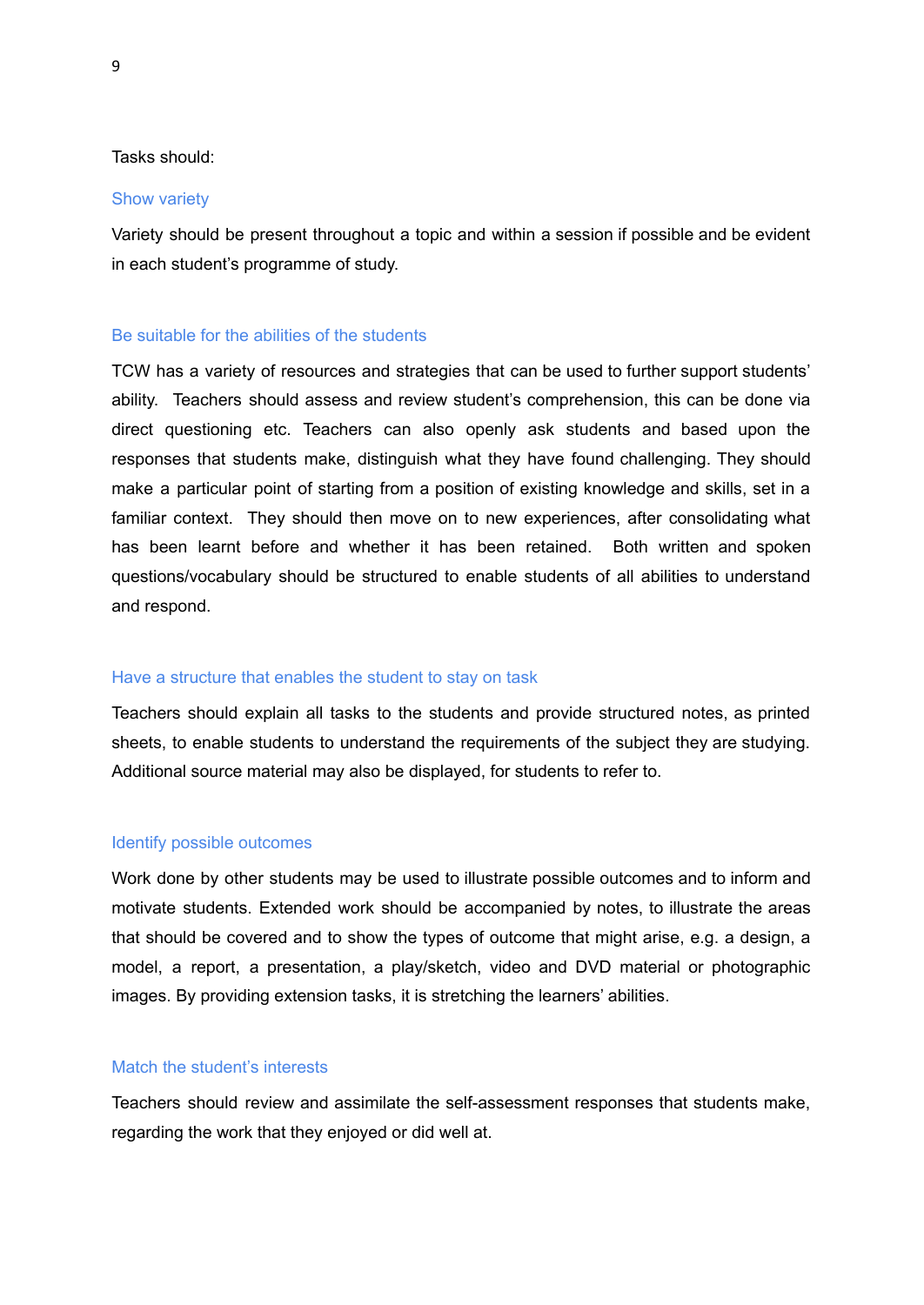#### Allow for choices to be made by the student

In certain circumstances it may be possible for students, with the teacher's guidance, to choose the order in which to research their subjects. This includes the skills and techniques they use and the form of the presentation they wish to make.

### Allow the teacher to build a learning route through a study topic

Each student's programme of study should be designed to allow for continuity and progression. The teacher and student will create their own personalised route through the subject studied, which should be linked to the National Curriculum.

## <span id="page-9-0"></span>**The response**

The need for teachers to become appropriately familiar with their students' ability levels in the different areas and aspects of their education is fundamental to successful differentiation.

The response should:

#### Make study objectives clear to students

Each programme of study should clearly detail the topics studied in each long term teaching period.

#### Make assessment criteria clear to students

Teachers should involve students in assessing their own achievements and give them access to all assessment criteria.

#### Create a positive atmosphere

Teachers should create a positive atmosphere in which students discuss their own and each other's work. Teachers should encourage students to comment on and discuss each other's work in positive ways. Pieces of work may be read or shown to others, to encourage the identification of good practice.